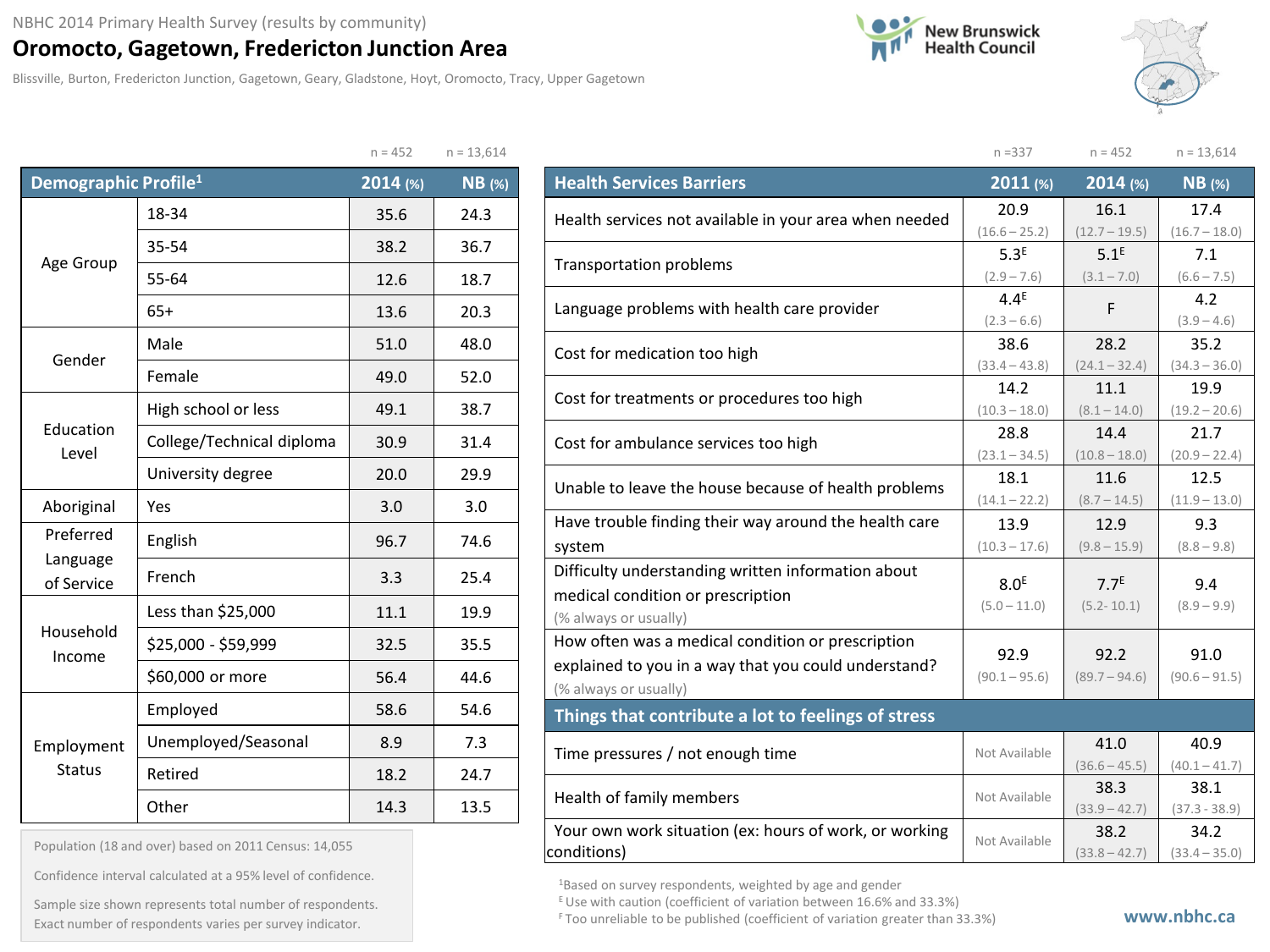## **Oromocto, Gagetown, Fredericton Junction Area**

 $\uparrow$  = Higher than 2011 results

 $\blacklozenge$  = Lower than 2011 results

**Chronic Health** 

| $n = 337$ | $n = 452$ | $n = 452$ | $n = 13,614$ |
|-----------|-----------|-----------|--------------|

|                                                  | $n = 337$         | $n = 452$        | $n = 13,614$    |
|--------------------------------------------------|-------------------|------------------|-----------------|
| <b>Health Profile</b>                            | 2011 (%)          | 2014 (%)         | $NB$ (%)        |
| Self-rated Health (% very good or excellent)     | 55.1              | 53.8             | 50.5            |
|                                                  | $(49.8 - 60.4)$   | $(49.2 - 58.3)$  | $(49.6 - 51.3)$ |
| Self-rated mental or emotional health            | Not Available     | 61.6             | 65.4            |
| (% very good or excellent)                       |                   | $(57.1 - 66.0)$  | $(64.6 - 66.2)$ |
| "My health largely depends on how well I take    | 59.6              | 61.4             | 55.2            |
| care of myself" (% strongly agree)               | $(54.3 - 64.9)$   | $(57.0 - 65.9)$  | $(54.4 - 56.0)$ |
| Number of prescription medications taken on a    | 11.6 <sup>E</sup> | 13.8             | 15.2            |
| regular basis <sup>3</sup> (%6 or more)          | $(7.5 - 15.7)$    | $(10.0 - 17.5)$  | $(14.5 - 15.9)$ |
| Discuss regularly with a health professional on  |                   |                  |                 |
| improving health or preventing illness           | 27.6              | 24.1             | 25.4            |
| (% always or usually)                            | $(22.6 - 32.6)$   | $(20.2 - 28.0)$  | $(24.7 - 26.1)$ |
| How long have you been seeing the same family    | 79.2              | 73.5             | 73.0            |
| doctor? (% 5 years or more)                      | $(74.6 - 83.8)$   | $(69.0 - 78.0)$  | $(72.2 - 73.7)$ |
| Are you limited in doing activities because of a |                   |                  |                 |
| physical or mental condition, or a health        | Not<br>Available  | 24.1             | 22.1            |
| problem? (% yes)                                 |                   | $(20.2 - 28.0)$  | $(21.4 - 22.8)$ |
| <b>Memory Loss</b>                               |                   |                  |                 |
| Someone in household has a memory problem        | Not               | 12.9             | 9.9             |
|                                                  | Available         | $(9.8 - 15.9)$   | $(9.4 - 10.4)$  |
| that interferes with day to day function         | Not               | 5.2 <sup>E</sup> | 3.9             |
|                                                  | Available         | $(3.2 - 7.2)$    | $(3.6 - 4.2)$   |
| <b>Health Behaviours</b>                         |                   |                  |                 |
| Eating fruits and vegetables                     | Not Available     | 50.5             | 50.4            |
| (% 5 portions or more a day)                     |                   | $(45.9 - 55.0)$  | $(49.5 - 51.2)$ |
| Moderate or vigorous physical activity           | Not Available     | 55.6             | 49.0            |
| (% at least 2 1/2 hours a week)                  |                   | $(51.1 - 60.2)$  | $(48.1 - 49.8)$ |
| Current smoker                                   | Not Available     | 22.5             | 19.2            |
| (% daily or occasional)                          |                   | $(18.7 - 26.3)$  | $(18.5 - 19.8)$ |
| Unhealthy weight                                 | Not Available     | 29.0             | 30.8            |
| (% obese)                                        |                   | $(24.8 - 33.2)$  | $(30.0 - 31.6)$ |

| <u> </u><br>Conditions <sup>1</sup> | 2011 (%)        | 2014 (%)         | $2014^2$ (#) | $NB$ (%)        |
|-------------------------------------|-----------------|------------------|--------------|-----------------|
| One or more chronic                 | 54.6            | 62.5             |              | 61.6            |
| health conditions <sup>3</sup>      | $(49.3 - 59.9)$ | $(58.1 - 66.9)$  | 8,783        | $(60.8 - 62.4)$ |
|                                     | 20.5            | 20.2             |              | 27.0            |
| High blood pressure                 | $(16.3 - 24.8)$ | $(16.6 - 23.9)$  | 2,842        | $(26.2 - 27.7)$ |
| Depression                          | 14.8            | 19.9             | 2,795        | 14.9            |
|                                     | $(11.1 - 18.6)$ | $(16.3 - 23.5)$  |              | $(14.3 - 15.5)$ |
| Arthritis                           | 16.6            | 17.1             | 2,401        | 17.4            |
|                                     | $(12.6 - 20.5)$ | $(13.7 - 20.5)$  |              | $(16.8 - 18.0)$ |
| Gastric Reflux (GERD)               | 14.5            | 14.4             | 2,023        | 16.4            |
|                                     | $(10.8 - 18.2)$ | $(11.2 - 17.6)$  |              | $(15.8 - 17.0)$ |
| Asthma                              | 10.5            | 13.3             | 1,869        | 11.8            |
|                                     | $(7.3 - 13.7)$  | $(10.2 - 16.4)$  |              | $(11.3 - 12.4)$ |
| Chronic pain                        | 12.5            | 13.2             | 1,859        | 14.0            |
|                                     | $(9.0 - 16.0)$  | $(10.1 - 16.3)$  |              | $(13.5 - 14.6)$ |
| <b>Diabetes</b>                     | 10.3            | 8.4              | 1,187        | 10.7            |
|                                     | $(7.1 - 13.5)$  | $(5.9 - 11.0)$   |              | $(10.1 - 11.2)$ |
| Heart disease                       | 5.6 $E$         | 5.5 <sup>E</sup> | 766          | 8.3             |
|                                     | $(3.1 - 8.0)$   | $(3.4 - 7.5)$    |              | $(7.9 - 8.8)$   |
| Cancer                              | 4.8 $E$         | 4.9 <sup>E</sup> | 695          | 8.3             |
|                                     | $(2.5 - 7.0)$   | $(3.0 - 6.9)$    |              | $(7.8 - 8.7)$   |
| Mood disorder other                 | 5.8E            | 3.2 <sup>E</sup> | 443          | 3.0             |
| than depression                     | $(3.3 - 8.2)$   | $(1.6 - 4.7)$    |              | $(2.7 - 3.2)$   |
| Emphysema or COPD                   | F               | 2.5 <sup>E</sup> | 350          | 3.0             |
|                                     |                 | $(1.1 - 3.9)$    |              | $(2.7 - 3.3)$   |
| Stroke                              | F               | F                | 265          | 2.5             |
|                                     |                 |                  |              | $(2.2 - 2.8)$   |

Confidence interval calculated at a 95% level of confidence.

Symbols  $\bigwedge$  and  $\bigvee$  indicate a statistically significant difference at the 95% level of confidence.

Sample size shown represents total number of respondents. Exact number of respondents varies per survey indicator.

<sup>1</sup> Self-reported based on survey respondents

<sup>2</sup> Estimated number of citizens who have the selected chronic health condition

<sup>3</sup> Among the twelve chronic health conditions listed in table located at the right of this page.

 $E$  Use with caution (coefficient of variation between 16.6% and 33.3%)

F Too unreliable to be published (coefficient of variation greater than 33.3%)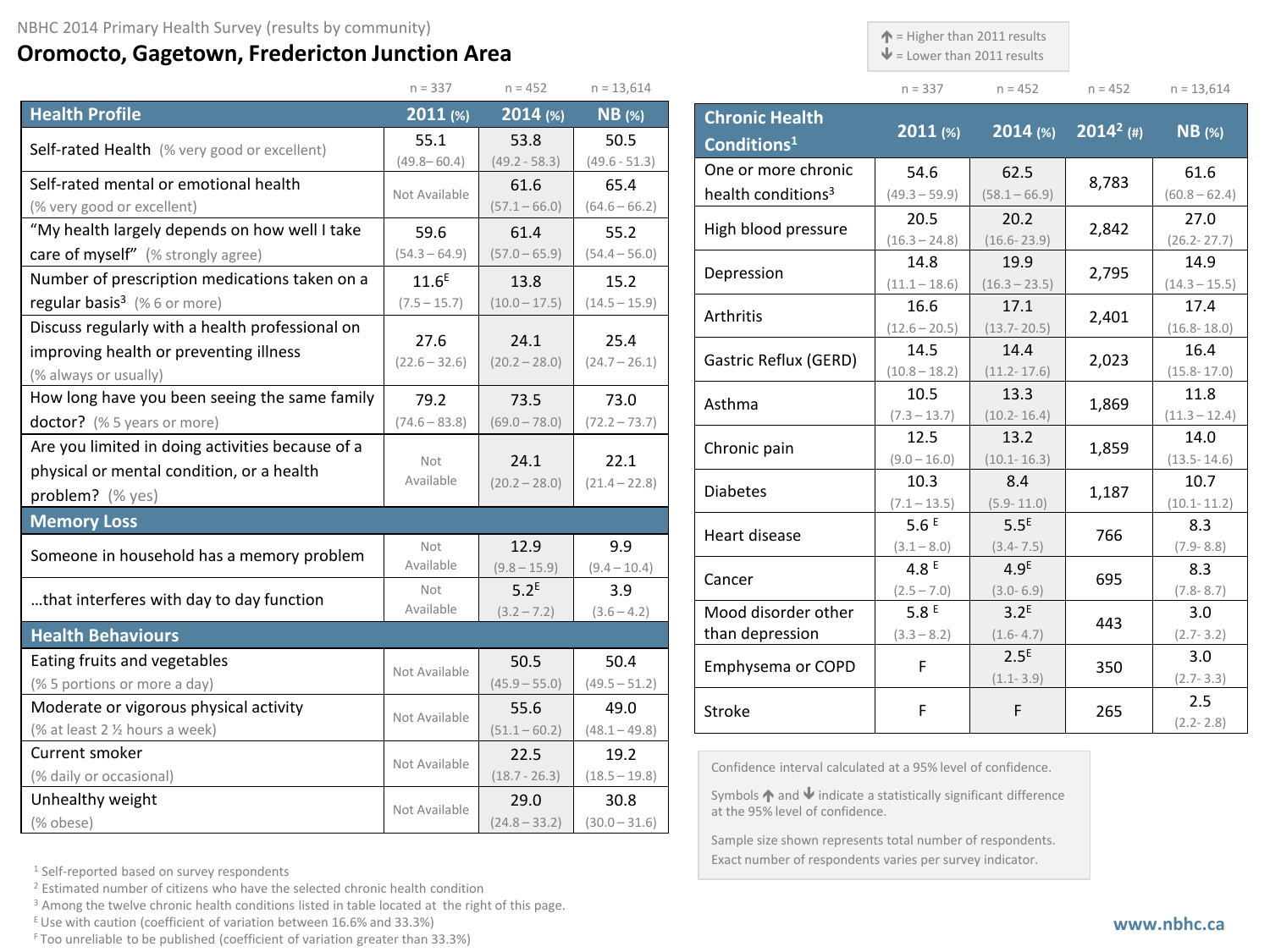|         | NBHC 2014 Primary Health Survey (results by community)<br><b>Oromocto, Gagetown, Fredericton Junction Area</b>                                                                            |                   |                             |                         | $B$ = Better than 2011 results<br>$W =$ Worse than 2011 results |                         |                         |
|---------|-------------------------------------------------------------------------------------------------------------------------------------------------------------------------------------------|-------------------|-----------------------------|-------------------------|-----------------------------------------------------------------|-------------------------|-------------------------|
|         |                                                                                                                                                                                           |                   |                             | $n = 337$               | $n = 452$                                                       | 1 to 33                 | $n=13,614$              |
|         | <b>Primary Health Indicator</b>                                                                                                                                                           |                   |                             | 2011                    | 2014                                                            | Rank <sup>2</sup>       | <b>NB</b>               |
|         | <b>Accessibility</b><br>The ability of patients/clients to obtain care/service at the right place and the right time, based on respective needs, in the official language of their choice |                   |                             |                         |                                                                 |                         |                         |
| $A-1$   | Has a personal family doctor (% yes)                                                                                                                                                      |                   |                             | 81.8<br>$(77.7 - 85.9)$ | 76.6<br>$(72.8 - 80.4)$                                         | 33                      | 92.1<br>$(91.7 - 92.5)$ |
| $A-2$   | Calling family doctor's office during regular practice hours (% very easy or somewhat easy)                                                                                               |                   |                             | 77.4<br>$(72.6 - 82.2)$ | 78.8<br>$(74.7 - 82.9)$                                         | 16                      | 78.3<br>$(77.6 - 79.0)$ |
| $A-3$   | Family doctor has extended office hours (after 5pm or on weekends) (% yes)                                                                                                                |                   | Not available               | 19.0<br>$(15.0 - 23.0)$ | 9                                                               | 16.2<br>$(15.6 - 16.8)$ |                         |
| $A - 4$ | Family doctor has an <b>after-hour arrangement</b> when office is closed $(\%$ yes)                                                                                                       |                   | 11.9<br>$(8.2 - 15.6)$      | 9.9<br>$(6.9 - 12.9)$   | 31                                                              | 18.2<br>$(17.5 - 18.9)$ |                         |
|         |                                                                                                                                                                                           |                   | (% on same day or next day) | 24.5<br>$(19.6 - 29.4)$ | 26.9<br>$(22.3 - 31.5)$                                         | 22                      | 30.1<br>$(29.3 - 30.9)$ |
| $A-5$   | How quickly appointment can be made with family doctor                                                                                                                                    | (% within 5 days) |                             | 48.0<br>$(42.1 - 53.9)$ | 56.3<br>$(51.1 - 61.5)$                                         | 24                      | 60.3<br>$(59.4 - 61.2)$ |
| $A-6$   | Nurse working with family doctor who is regularly involved in health care $(\%$ yes)                                                                                                      |                   |                             | 30.2<br>$(25.0 - 35.4)$ | 29.8<br>$(25.2 - 34.5)$                                         | 13                      | 27.5<br>$(26.7 - 28.3)$ |
| $A-7$   | Has access to a <b>primary health team</b> <sup>3</sup> (% yes)                                                                                                                           |                   |                             | 29.3<br>$(24.4 - 34.2)$ | 23.7<br>$(19.8 - 27.6)$                                         | 26                      | 28.5<br>$(27.8 - 29.2)$ |
| $A-8$   | Wait time at the hospital emergency department (% less than 4 hours)                                                                                                                      |                   |                             | 76.2<br>$(69.7 - 82.7)$ | 66.9<br>$(60.9 - 72.9)$                                         | 25                      | 73.9<br>$(72.7 - 75.1)$ |
|         | How often citizens received the health care service they needed in the                                                                                                                    |                   | English $4$                 | 96.9<br>$(95.0 - 98.8)$ | 99.1<br>$(98.2 - 100.0)$                                        |                         | 95.2<br>$(94.8 - 95.6)$ |
| $A-9$   | official language of their choice<br>(% who always received service in language of preference)                                                                                            |                   | French <sup>4</sup>         | F                       | F.                                                              |                         | 72.6<br>$(71.0 - 74.2)$ |

 $2$  Indicator rank across 33 communities, from best (1) to worst (33)

<sup>3</sup> Primary health team: Has access to a family doctor and has access to either a nurse practitioner or a nurse or other health professionals at their family doctor's office

<sup>4</sup> Preferred language of service as indicated by respondent in the survey

 $E$  Use with caution (coefficient of variation between 16.7% and 33.3%)

<sup>F</sup> Too unreliable to be published (coefficient of variation greater than 33.3%)

Confidence interval calculated at a 95% level of confidence.

Symbols **B** and **W** indicate a statistically significant difference at the 95% level of confidence.

Sample size shown represents total number of respondents. Exact number of respondents varies per survey indicator.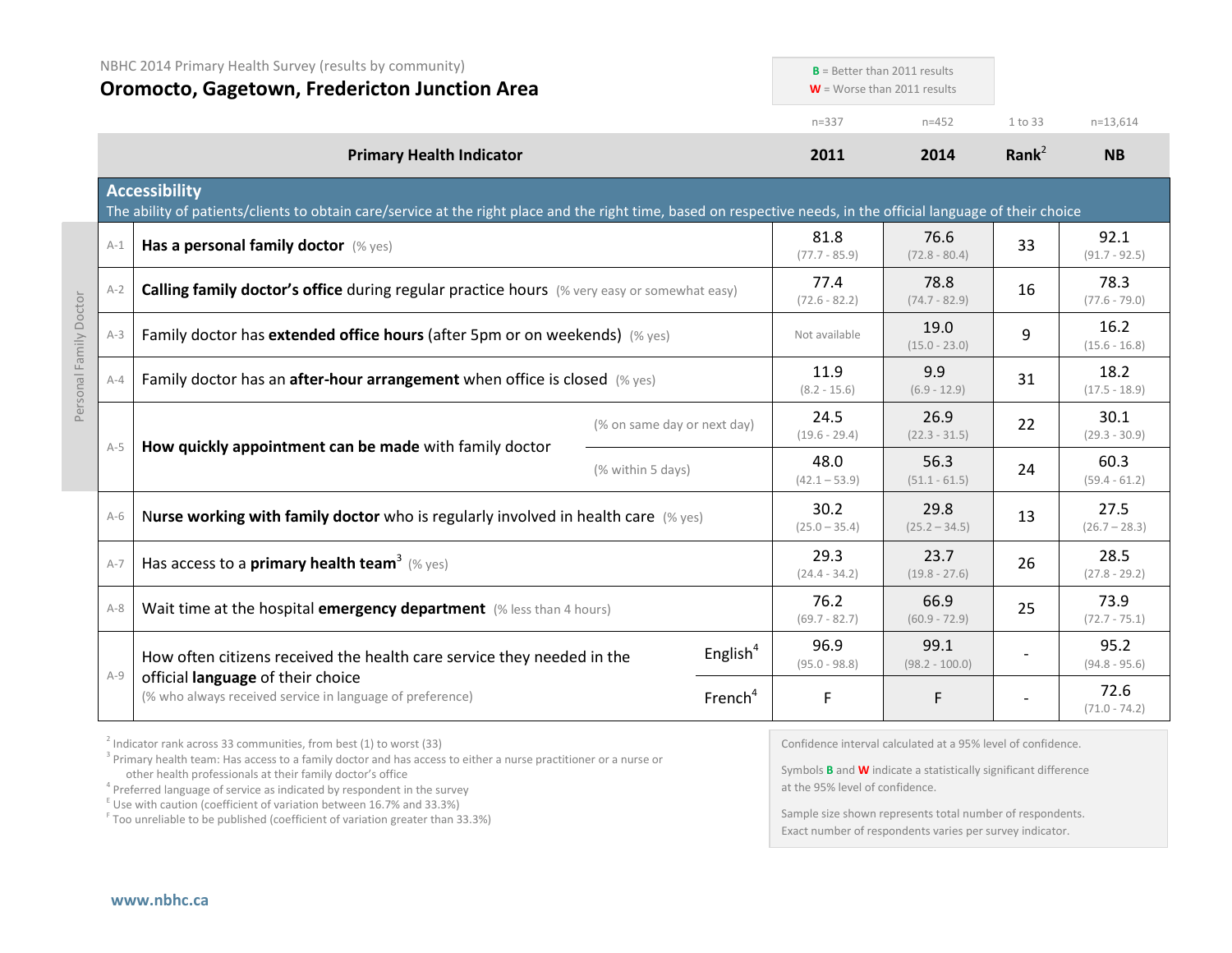|               | NBHC 2014 Primary Health Survey (results by community)<br><b>Oromocto, Gagetown, Fredericton Junction Area</b>                                                                                                                                                                                                                                                                                                                                                                                                                                                                                                         |                              | $B$ = Better than 2011 results<br>$W =$ Worse than 2011 results                                                                                                                                                                               |                   |                            |
|---------------|------------------------------------------------------------------------------------------------------------------------------------------------------------------------------------------------------------------------------------------------------------------------------------------------------------------------------------------------------------------------------------------------------------------------------------------------------------------------------------------------------------------------------------------------------------------------------------------------------------------------|------------------------------|-----------------------------------------------------------------------------------------------------------------------------------------------------------------------------------------------------------------------------------------------|-------------------|----------------------------|
|               |                                                                                                                                                                                                                                                                                                                                                                                                                                                                                                                                                                                                                        | $n = 337$                    | $n = 452$                                                                                                                                                                                                                                     | 1 to 33           | $n=13,614$                 |
|               | <b>Primary Health Indicator</b>                                                                                                                                                                                                                                                                                                                                                                                                                                                                                                                                                                                        | 2011                         | 2014                                                                                                                                                                                                                                          | Rank <sup>2</sup> | <b>NB</b>                  |
|               | <b>Appropriateness</b><br>Care/service provided is relevant to the patients'/clients' needs and based on established standards                                                                                                                                                                                                                                                                                                                                                                                                                                                                                         |                              |                                                                                                                                                                                                                                               |                   |                            |
| $Q-1$         | Adults 65 and over who received their flu shot in the last year $(\%$ yes)                                                                                                                                                                                                                                                                                                                                                                                                                                                                                                                                             | Not available                | 80.5<br>$(73.8 - 87.2)$                                                                                                                                                                                                                       | 3                 | 70.6<br>$(69.2 - 72.0)$    |
| $Q - 2$       | Adults with one or more of four select chronic health conditions <sup>5</sup> who had<br>measurements for blood pressure in the past 12 months (% yes)                                                                                                                                                                                                                                                                                                                                                                                                                                                                 | 96.7<br>$(93.5 - 99.8)$      | 91.4<br>$(87.4 - 95.4)$                                                                                                                                                                                                                       | 18                | 91.3<br>$(90.6 - 92.0)$    |
| $Q-3$         | Adults with one or more of four select chronic health conditions <sup>5</sup> who had<br>measurements for cholesterol in the past 12 months (% yes)                                                                                                                                                                                                                                                                                                                                                                                                                                                                    | 80.5<br>$(73.4 - 87.7)$      | 65.4<br><b>W</b><br>$(58.4 - 72.4)$                                                                                                                                                                                                           | 31                | 76.3<br>$(75.2 - 77.4)$    |
| $Q-4$         | Adults with one or more of four select chronic health conditions <sup>5</sup> who had<br><b>measurements for blood sugar in the past 12 months</b> (% yes)                                                                                                                                                                                                                                                                                                                                                                                                                                                             | 75.8<br>$(68.2 - 83.4)$      | 68.7<br>$(62.0 - 75.4)$                                                                                                                                                                                                                       | 28                | 73.9<br>$(72.8 - 75.0)$    |
| $Q-5$         | Adults with one or more of four select chronic health conditions <sup>5</sup> who had<br><b>measurements for body weight</b> in the past 12 months (% yes)                                                                                                                                                                                                                                                                                                                                                                                                                                                             | 57.5<br>$(48.8 - 66.2)$      | 49.6<br>$(42.4 - 56.8)$                                                                                                                                                                                                                       | 30                | 59.3<br>$(58.0 - 60.6)$    |
| $Q-6$         | How often family doctor helps citizens coordinate the care from other health care<br>providers and places (% always)                                                                                                                                                                                                                                                                                                                                                                                                                                                                                                   | 77.5<br>$(71.3 - 83.6)$      | 75.7<br>$(70.1 - 81.3)$                                                                                                                                                                                                                       | 6                 | 70.7<br>$(69.7 - 71.7)$    |
|               | <b>Effectiveness</b><br>Care/service, intervention or action achieves the desired results                                                                                                                                                                                                                                                                                                                                                                                                                                                                                                                              |                              |                                                                                                                                                                                                                                               |                   |                            |
| $Q - 7$       | Citizens with a chronic health condition <sup>7</sup> who are confident in controlling and managing<br>their health condition (% very confident)                                                                                                                                                                                                                                                                                                                                                                                                                                                                       | 46.2<br>$(39.6 - 52.7)$      | 40.3<br>$(35.0 - 45.6)$                                                                                                                                                                                                                       | 22                | 42.2<br>$(41.2 - 43.2)$    |
| <b>Safety</b> | Potential risks of an intervention or the environment are avoided or minimized                                                                                                                                                                                                                                                                                                                                                                                                                                                                                                                                         |                              |                                                                                                                                                                                                                                               |                   |                            |
| $Q - 8$       | Citizens with a chronic health condition <sup>7</sup> who know what each of their prescribed<br><b>medications do</b> (% strongly agree)                                                                                                                                                                                                                                                                                                                                                                                                                                                                               | 53.8<br>$(46.8 - 60.8)$      | 55.4<br>$(49.7 - 61.1)$                                                                                                                                                                                                                       | 10                | 47.7<br>$(46.6 - 48.8)$    |
| $Q-9$         | Was harmed due to a medical error or mistake as a result of health care services<br>received in the last 12 months (excluding hospital stay) (% yes)                                                                                                                                                                                                                                                                                                                                                                                                                                                                   | $3.0^{E,6}$<br>$(1.1 - 4.8)$ | F                                                                                                                                                                                                                                             |                   | $2.7^{6}$<br>$(2.4 - 3.0)$ |
|               | $2$ Indicator rank across 33 communities, from best (1) to worst (33)<br><sup>5</sup> Self-reported by respondent: Diabetes, heart disease, stroke or high blood pressure<br>$6$ For this type of indicator, a "better" result is achieved when the indicator has a "lower" value<br><sup>7</sup> Self-reported by respondent: Arthritis, asthma, cancer, chronic pain, depression, diabetes, emphysema or COPD,<br>gastric reflux (GERD), heart disease, high blood pressure or hypertension, mood disorder other than depression, or stroke<br>E Use with caution (coefficient of variation between 16.7% and 33.3%) |                              | Confidence interval calculated at a 95% level of confidence.<br>Symbols <b>B</b> and <b>W</b> indicate a statistically significant difference<br>at the 95% level of confidence.<br>Sample size shown represents total number of respondents. |                   |                            |

 $F$  Too unreliable to be published (coefficient of variation greater than 33.3%)

Sample size shown represents total number of respondents. Exact number of respondents varies per survey indicator.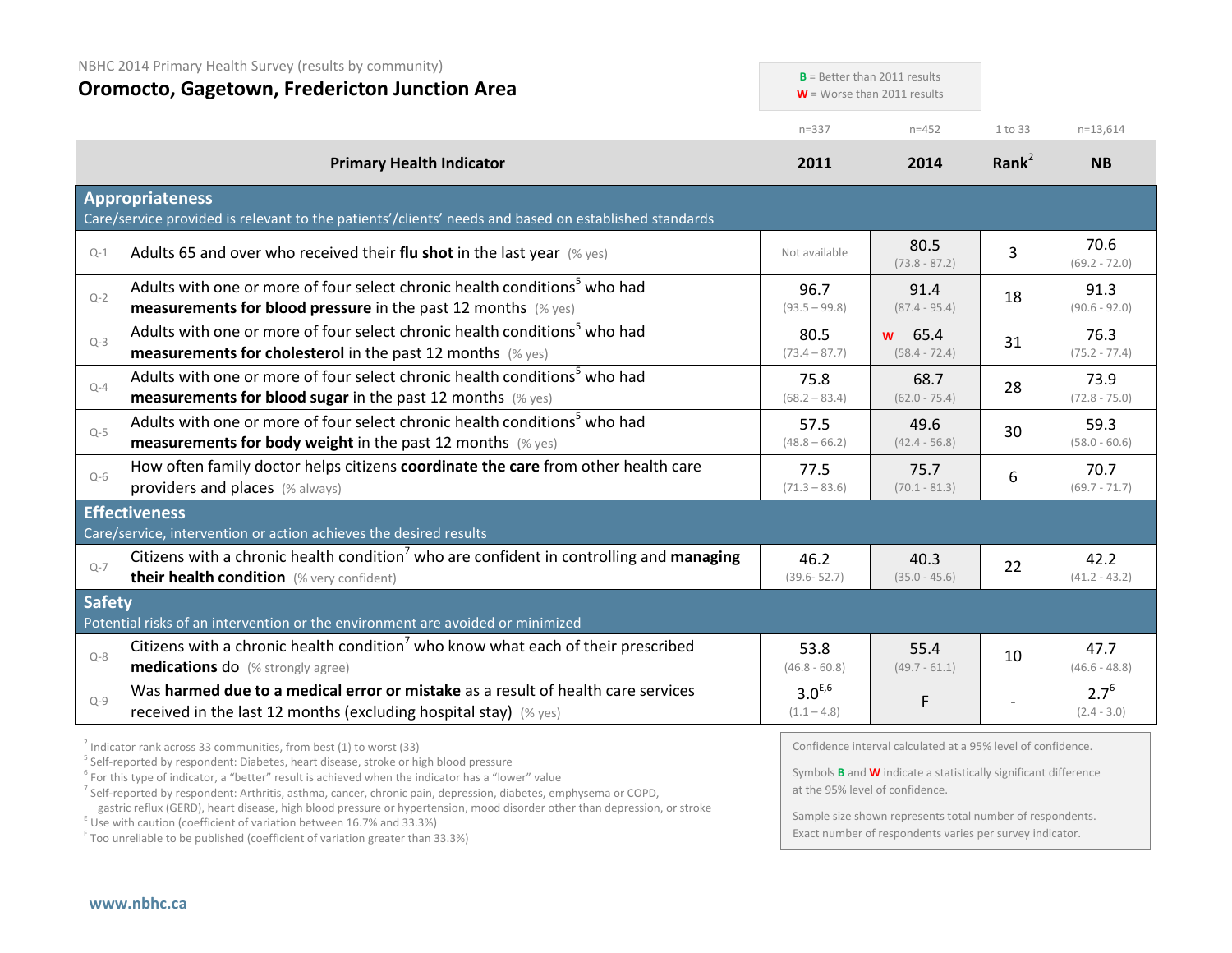| <b>Oromocto, Gagetown, Fredericton Junction Area</b> |                                                                                                                            |                                    | $\mathsf{B}$ = Detter than zullinesuits<br>$W =$ Worse than 2011 results |          |                               |
|------------------------------------------------------|----------------------------------------------------------------------------------------------------------------------------|------------------------------------|--------------------------------------------------------------------------|----------|-------------------------------|
|                                                      |                                                                                                                            | $n = 337$                          | $n = 452$                                                                | 1 to 33  | $n=13,614$                    |
|                                                      | <b>Primary Health Indicator</b>                                                                                            | 2011                               | 2014                                                                     | Rank $2$ | <b>NB</b>                     |
|                                                      | <b>Efficiency</b><br>Achieving the desired results with the most cost-effective use of resources                           |                                    |                                                                          |          |                               |
| $Q - 10$                                             | Model of care used most often when sick or in need of care from a health professional<br>(% hospital emergency department) | $19.7^{6}$<br>$(15.4 - 24.0)$      | $20.7^{6}$<br>$(17.0 - 24.4)$                                            | 26       | $11.5^{6}$<br>$(11.0 - 12.0)$ |
| $Q-11$                                               | Has used Tele-Care or other telephone information lines in the last 12 months $(\%$ yes)                                   | 9.6 <sup>E</sup><br>$(6.5 - 12.7)$ | 6.6 <sup>E</sup><br>$(4.3 - 8.9)$                                        | 16       | 7.4<br>$(7.0 - 7.8)$          |
|                                                      | Use of services<br>Using primary health services in the last 12 months                                                     |                                    |                                                                          |          |                               |
| $U-1$                                                | Visited a personal family doctor (% yes)                                                                                   | 71.4<br>$(66.6 - 76.2)$            | 67.0<br>$(62.7 - 71.3)$                                                  | 33       | 80.3<br>$(79.6 - 81.0)$       |
| $U-2$                                                | Visited a hospital emergency department (% yes)                                                                            | 51.7<br>$(46.4 - 57.0)$            | 49.8<br>$(45.2 - 54.4)$                                                  | 9        | 41.3<br>$(40.5 - 42.1)$       |
| $U-3$                                                | Visited a specialist (% yes)                                                                                               | Not available                      | 54.9<br>$(50.4 - 59.4)$                                                  | 18       | 56.4<br>$(55.6 - 57.2)$       |
| $U-4$                                                | Visited an after-hours clinic or a walk-in clinic (% yes)                                                                  | 10.0<br>$(6.8 - 13.2)$             | 11.2<br>$(8.3 - 14.1)$                                                   | 29       | 24.3<br>$(23.6 - 25.0)$       |
| $U-5$                                                | Visited an alternative practitioner (% yes)                                                                                | Not available                      | 18.0<br>$(14.5 - 21.5)$                                                  | 30       | 25.2<br>$(24.5 - 25.9)$       |
| $U-6$                                                | Visited a community health centre (% yes)                                                                                  | F                                  | 7.6 <sup>E</sup><br>$(5.2 - 10.0)$                                       | 15       | 6.9<br>$(6.5 - 7.3)$          |
| $U-7$                                                | Used ambulance services (% yes)                                                                                            | 5.7 <sup>E</sup><br>$(3.2 - 8.2)$  | 5.7 <sup>E</sup><br>$(3.6 - 7.8)$                                        | 15       | 5.7<br>$(5.3 - 6.1)$          |
| $U-8$                                                | Visited a nurse practitioner (% yes)                                                                                       | 3.7 <sup>E</sup><br>$(1.7 - 5.7)$  | 7.8<br>$(5.4 - 10.2)$                                                    | 16       | 7.7<br>$(7.3 - 8.1)$          |
| $U-9$                                                | Visited a health professional at a private clinic (% yes)                                                                  | Not available                      | 23.4<br>$(19.6 - 27.2)$                                                  | 16       | 23.7<br>$(23.0 - 24.4)$       |

 $2$  Indicator rank across 33 communities. Under "efficiency" the rank is from best (1) to worst (33). Under "use of services" the rank is from highest (1) to lowest (33).

<sup>6</sup> For this type of indicator, a "better" result is achieved when the indicator has a "lower" value  $E$ <sup>E</sup> Use with caution (coefficient of variation between 16.7% and 33.3%)

<sup>F</sup> Too unreliable to be published (coefficient of variation greater than 33.3%)

Confidence interval calculated at a 95% level of confidence.

 $\mathbf{B} = \text{Bottom than 2011 results}$ 

Symbols **B** and **W** indicate a statistically significant difference at the 95% level of confidence.

Sample size shown represents total number of respondents. Exact number of respondents varies per survey indicator.